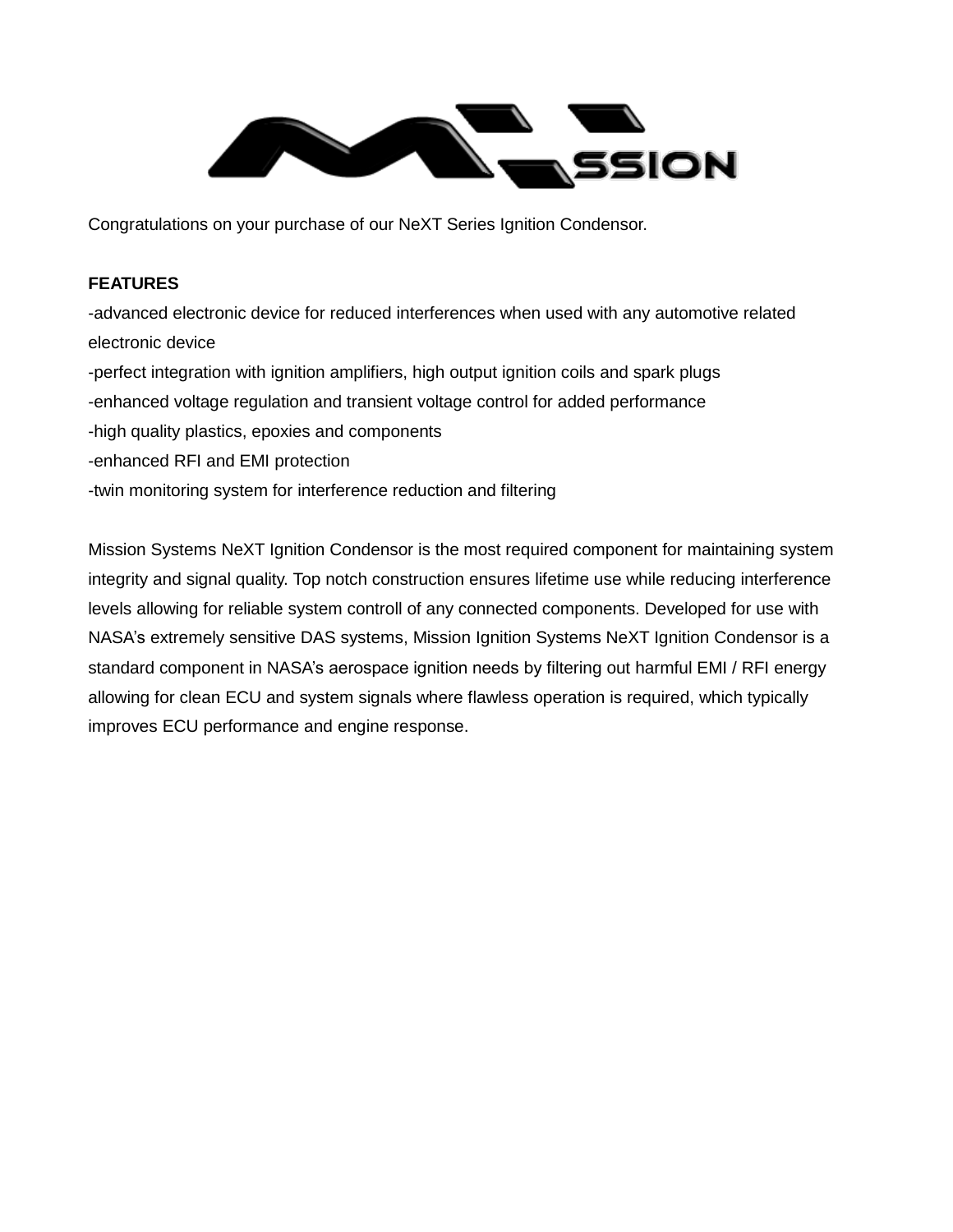## **INSTALLATION**

# **PLEASE READ**

Step 1

Mount the NeXT Series Ignition Condensor closest to the battery terminals.

Step 2

The heavy gauge black wire should be grounded as close to the negative battery post as possible.

Step 3

The white wire should now be tied to the noise source, which is ignition coil positive wiring. (all coils should be connected to the same battery source wire.

Step 4

Please note that it is very important to **ground the heavy black ground wires to the negative battery terminal or use a solid chasis ground using as little of the wire as possible. Improved performance will be realized by reducing this wire length so it is recommended to trim this wire to fit your application. A supplied eyelet is given and should be crimped on the two ground wires wire once it is trimmed to fit your application.**

into.

Installation notes.

a) Prevent wrapping / twisting and sharp bends of the main ground wire. Do not place kinks or extremely tight bends on the wire.

b)If possible trim excess wire to improve the response of the internal circuitry.